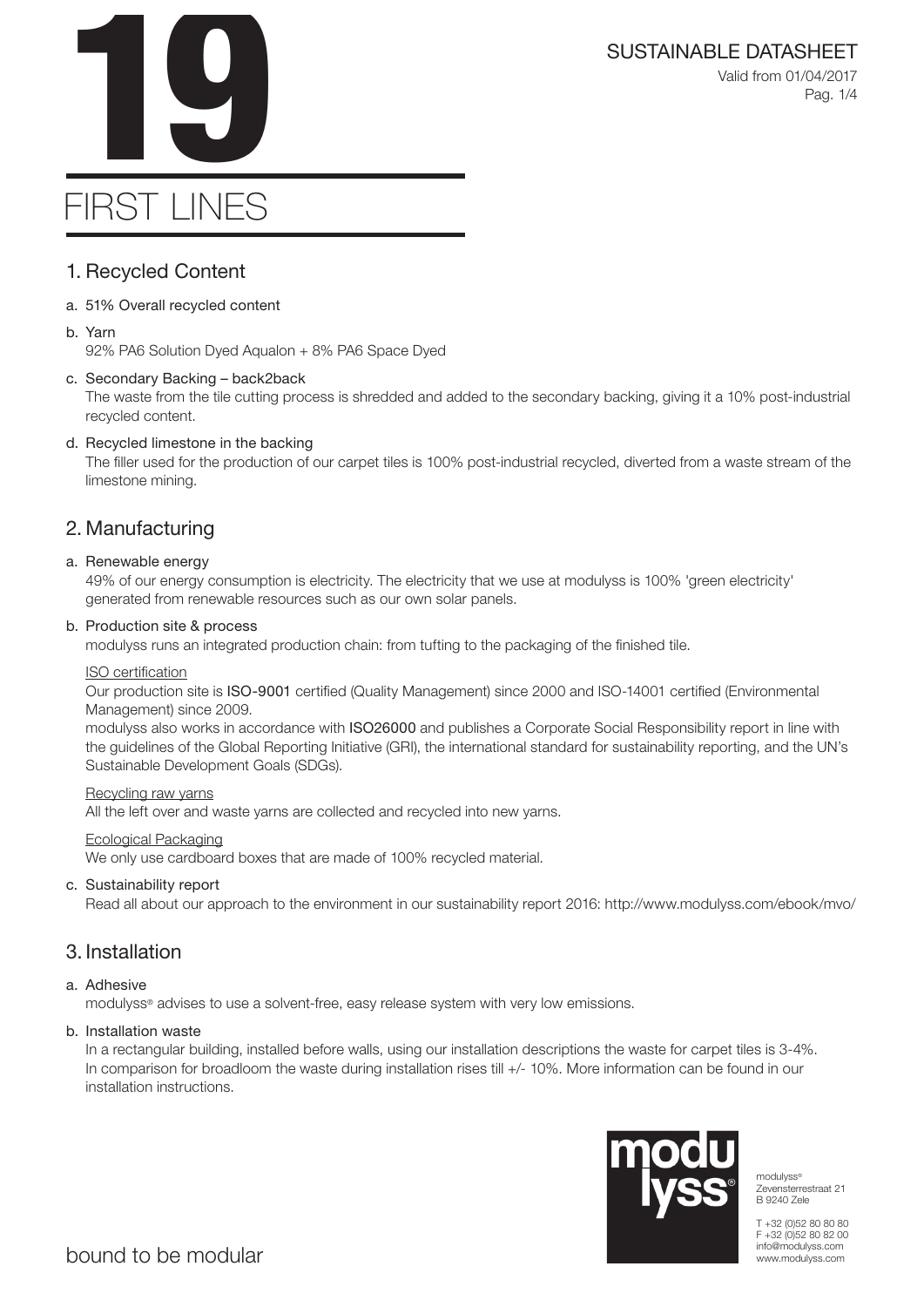# SUSTAINABLE DATASHEET

```
product: First Lines
Pag. 2/4
```
# 4. End of Life

# a. Re-use

At the end of life, after cleaning, carpet tiles can be re-used in non-critical areas, to extend the product life.

b. Recycling

Carpet tiles can be used as raw material for the backing of new carpet tiles in our back2back program.

c. CARE

Partnership modulyss®/Vanheede Environment Group in which carpet tiles are converted into secondary fuel to reduce  $\mathrm{CO}_2$  emissions significantly. The minerals are extracted from the carpet tiles and recycled into raw material for the cement production industry, which results in  $\pm$  50% recycling of our carpet tiles.

# 5. Voc's & Chemical Substances

This product fulfills the testing criteria for emissions of:

- a. DIBT (DE) Deutsche Institute für BauTechnik TVOC28<1,0 mg/m³ This product is DIBT-certified, Abz-nummer Z-156.601-604.
- b. CRI (US and international) Carpet & Rug Institute

Compliant to the requirements of Green Label Plus, GLP 1100 (see LEED®, point 6.b)

c. GUT (DE)

Gemeinschaft Umwelfreundlicher Teppichboden

TVOC28<100 μg/m³

This product meets the GUT-criteria, GUT-license number EFEBD30E. These criteria include VOC tresholds, odour and chemical substances.

d. REACH (EU)

modulyss® complies with the strict European REACH standards.

e. Sundahus (SE)

SundaHus Miljödata is a system of health and environmental assessment of products in the construction and real estatebusinesses. The core of the system is a database of substances, materials and products. B-rating.

f. M1 (FI)

This certificate is granted by the Building Information Foundation RTS sr. The aim of the classification is to enhance the development and the use of low-emitting building materials to create a healthy indoor environment.

# 6. Environmental Product Declaration (EPD)

An EPD is a standardized way to provide information on the environmental impact of a product during the entire life. They include information on the environmental impact of raw material extraction and production, energy use and efficiency, content of materials and chemical substances, emissions to air, soil and water and waste generation. A product-specific EPD in accordance with the ISO14025 and EN15804, is available for this product. The EPD-declaration-number is EPD-MOD-20150181-CBC2-EN.



modulyss® Zevensterrestraat 21 B 9240 Zele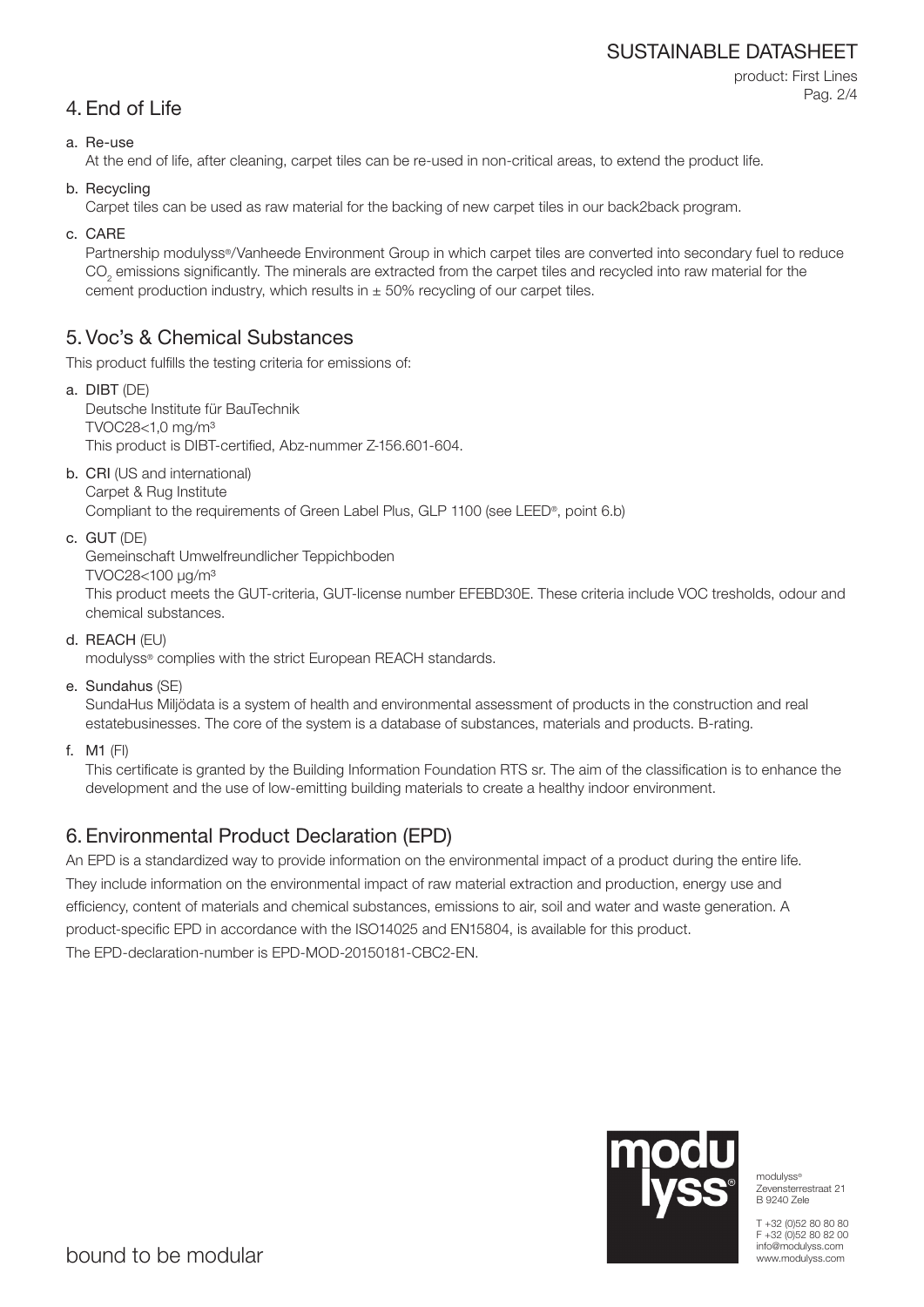# 7. Compliance to Green Building Certifications

product: First Lines Pag. 3/4

# a. BRE Global (UK)

Building Research Establishment This product can contribute towards credits in:

# Hea 02 – Indoor Air Quality

To recognise and encourage a healthy internal environment through the specification and installation of appropriate ventilation, equipment and finishes.

- Use of a low-emission adhesive on installation (BN EN 13999-1:2007) can contribute to this credit.
- modulyss® carpet tiles meet the requirements of EN14041, including E1 classification for formaldehyde emissions, and can contribute to the credit for a healthy indoor air quality.

# Hea 05 – Acoustic performance

To ensure the buildings' acoustic performance including sound insulation meet the appropriate standards for its purpose. This product is highly sound-absorbent. It reduces contact noise by 25 decibels (ΔL<sub>w</sub> - ISO 10140) and has an absorption coefficient of 0.20 (ISO 354).

# MAT 1 – Life Cycle Impact

# BREEAM Rating Offices

Certificate ENP 428 k, A rating – Eco point score 0.297

To recognise and encourage the use of construction materials with a low environmental impact (including embodied carbon) over the full life cycle of the building. For more information on the Green Guide to Specification visit www.bre. co.uk/greenguide or www.greenbooklive.com

### MAT 5 – Designing for Robustness

To recognise and encourage adequate protection of exposed elements of the building and landscape, therefore minimising the frequency of replacement and maximising materials optimisation. This product satisfies the requirements of EN1307 classification, class 33 - LC1 for intensive use in a contract environment.

# WST 01 – Construction Waste Management

To promote resource efficiency via the effective management and reduction of construction waste. This product can contribute to waste reduction on site. See item 3, installation, for more details. Concerns cutting waste on installation of carpet tiles.

### b. LEED (US and international)

Leadership in Energy and Environmental Design modulyss products can contribute to the following LEED v4 credits:

- MR credit: Interiors Life-Cycle Impact Reduction
- MR credit: Building product disclosure and optimization Environmental Product Declarations

MR credit: Building product disclosure and optimization - Sourcing of raw materials MR4 Post-Industrial recycled content: 51% MR4 Post-Consumer recycled content: 0%

- MR credit: Building product disclosure and optimisation Material ingredients
- MR credit: Construction and demolition waste management
- EQ credit: Low emitting materials
- EQ credit: Indoor air quality assesment
- EQ credit: Acoustic performance.

Products are not reviewed under LEED, LEED credit requirements cover the performance of materials in aggregate, not the performance of individual products of brands. For more information on LEED, visit www.usgbc.org/contact

c. HQE (FR)

# Haute Qualité Environnementale

In 2005 modulyss® was awarded the HQE certificate by FDES in accordance with NF P01 010. This product can contribute to seven of the 13 HQE targets as follows:



modulyss® Zevensterrestraat 21 B 9240 Zele